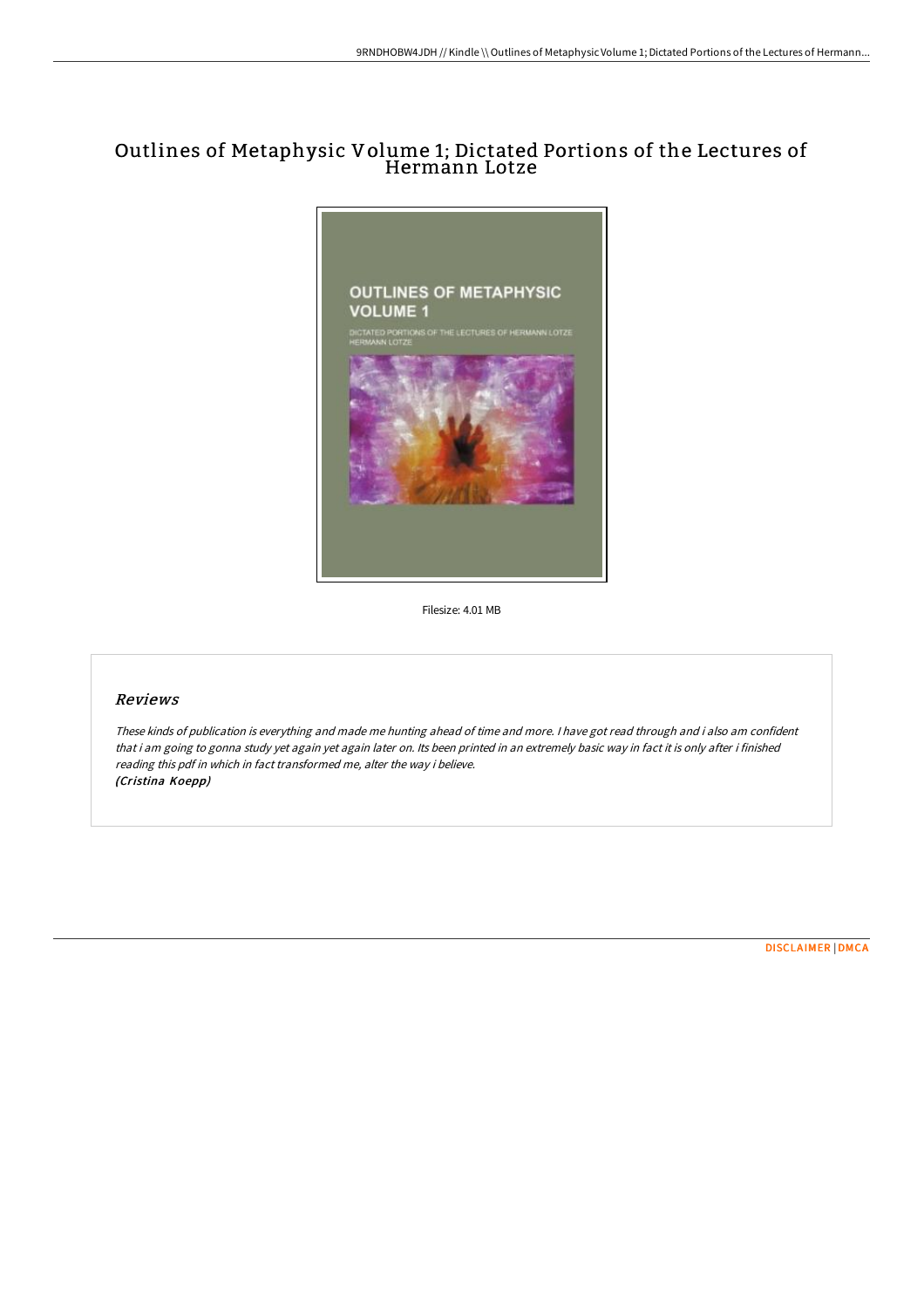## OUTLINES OF METAPHYSIC VOLUME 1; DICTATED PORTIONS OF THE LECTURES OF HERMANN LOTZE



To download Outlines of Metaphysic Volume 1; Dictated Portions of the Lectures of Hermann Lotze PDF, remember to follow the hyperlink beneath and download the ebook or have accessibility to other information which might be in conjuction with OUTLINES OF METAPHYSIC VOLUME 1; DICTATED PORTIONS OF THE LECTURES OF HERMANN LOTZE ebook.

Rarebooksclub.com, United States, 2012. Paperback. Book Condition: New. 246 x 189 mm. Language: English . Brand New Book \*\*\*\*\* Print on Demand \*\*\*\*\*.This historic book may have numerous typos and missing text. Purchasers can download a free scanned copy of the original book (without typos) from the publisher. Not indexed. Not illustrated. 1884 Excerpt: .= M(x), the element b = M(y), etc. Every state o which takes place in a is therefore likewise a state of this M; and, by means of this state, M is necessitated according to its own nature to produce a succeeding state 0, which makes its appearance as a state of b, but which is in truth a state of this M, by means of which its preceding modification M(y) is changed. Efficient causation, therefore, actually takes place, but it takes place only apparently between the two finite beings as such. In truth, the Absolute proCHANGE EFFECTED BY THE INFINITE. 73 duces the effect upon itself, since by virtue of the unity and consistency of its own Being it cannot be affected with the state with which it is affected as the being a, without likewise being affected with the succeeding state in the being b, --a state which appears to our observation as an effect of a on b. It is true that the manner in which it comes to pass, that even within the one Infinite Being one state brings about another, remains still wholly unexplained; and on this point we must not deceive ourselves. How it is in general that causal action is produced is as impossible to tell as how Being is made. The only meaning of this last consideration was to remove the hindrance which, consisting in the selfsubsistence of individual Things, makes the occurrence of this inexplicable process always...

E Read Outlines of [Metaphysic](http://techno-pub.tech/outlines-of-metaphysic-volume-1-dictated-portion.html) Volume 1; Dictated Portions of the Lectures of Hermann Lotze Online  $\mathbf{B}$ Download PDF Outlines of [Metaphysic](http://techno-pub.tech/outlines-of-metaphysic-volume-1-dictated-portion.html) Volume 1; Dictated Portions of the Lectures of Hermann Lotze